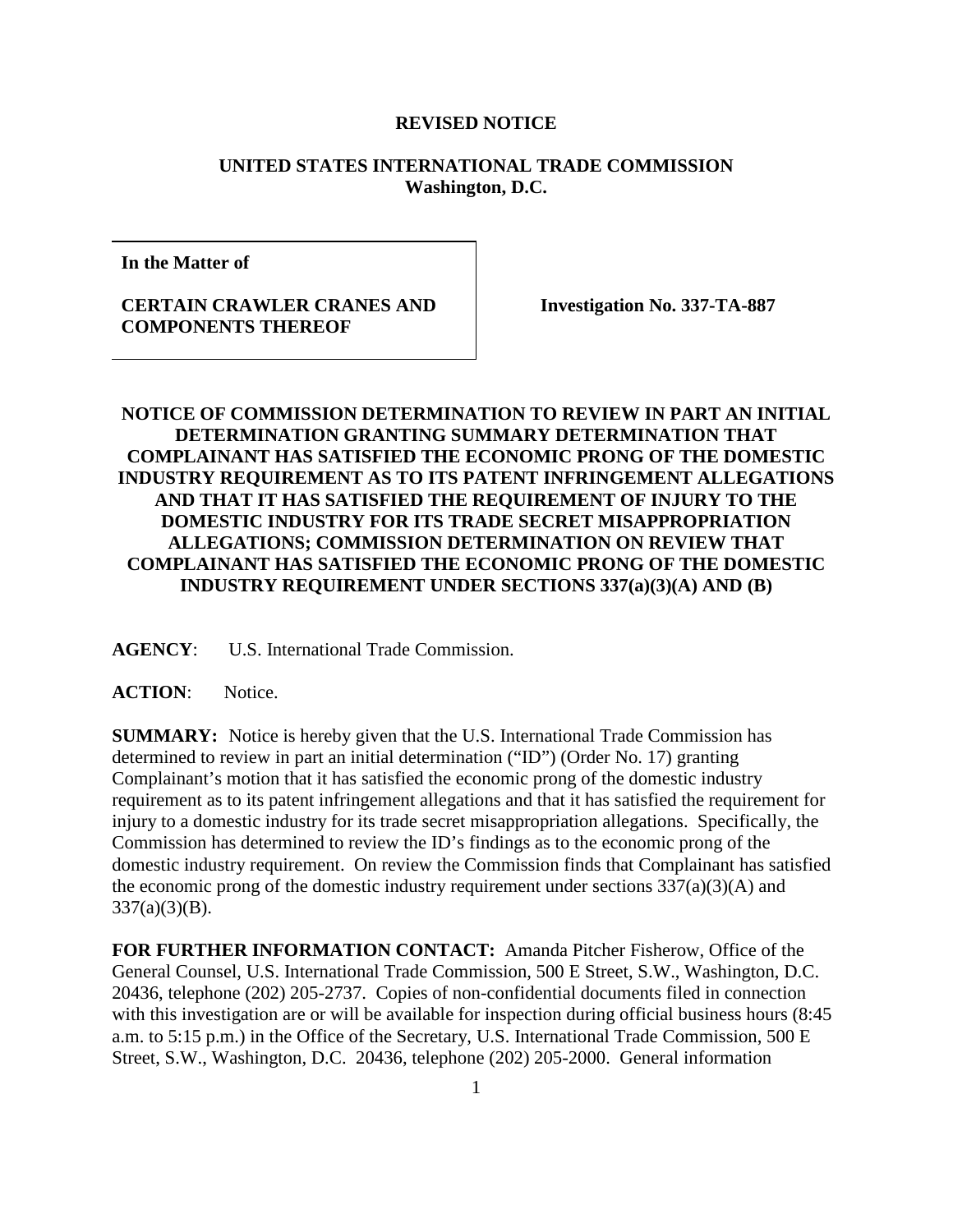concerning the Commission may also be obtained by accessing its Internet server (*[http://www.usitc.gov](http://www.usitc.gov/)*). The public record for this investigation may be viewed on the Commission's electronic docket (EDIS) at *[http://edis.usitc.gov](http://edis.usitc.gov/)*. Hearing-impaired persons are advised that information on this matter can be obtained by contacting the Commission's TDD terminal on (202) 205-1810.

**SUPPLEMENTARY INFORMATION**: The Commission instituted this investigation on July 17, 2013, based on a complaint filed by Manitowoc Cranes, LLC ("Manitowoc") of Manitowoc, Wisconsin. 78 *Fed. Reg.* 42800-01 (July 17, 2013). The complaint alleges violations of section 337 of the Tariff Act of 1930, as amended, 19 U.S.C. § 1337, by reason of infringement of U.S. Patent Nos. 7,546,928 and 7,967,158, and that an industry in the United States exists or is in the process of being established as required by subsection (a)(2) of section 337. The complaint further alleges violations of section 337 by reason of trade secret misappropriation, the threat or effect of which is to destroy or substantially injure an industry in the United States or to prevent the establishment of such an industry under section  $337(a)(1)(A)$ . The Commission's notice of investigation named Sany Heavy Industry Co., Ltd. of Changsha, China, and Sany America, Inc. of Peachtree City, Georgia as respondents (collectively, Sany).

On January 13, 2014, Manitowoc filed a motion for summary determination that it had satisfied the economic prong of the domestic industry requirement as to its patent infringement allegations and had satisfied the requirement for injury to a domestic industry as to its trade secret misappropriation allegations. On January 23, 2014, the Office of Unfair Import Investigations replied supporting Manitowoc's motion. Also on January 23, 2014, Sany filed a response, even though it had represented that it would not oppose the motion.

On February 12, 2014, the ALJ granted Manitowoc's motion. For the asserted patents, the ALJ found that Manitowoc made significant investments in plant and equipment and in the employment of labor and capital. The ALJ found that Manitowoc had satisfied the economic prong of the domestic industry requirement under section  $337(a)(3)$  generally. For the trade secret misappropriation claims, the ALJ found that a domestic industry exists and that Sany has injured or threatened to injure the domestic industry for the Manitowoc 400-600 ton crawler cranes especially in view of the small market. He found that Sany's response did not concern the economic and injury issues and that Sany did not dispute that its sales damaged Mantiowoc's ability to make sales of competing crawler cranes. No petitions for review were filed.

The Commission has determined to review this ID in part with respect to the ALJ's findings regarding subsection 337(a)(3). Specifically, such domestic industry economic prong findings must identify subsection(s) of  $337(a)(3)$  that is/are satisfied by particular evidentiary support. *See Certain Mobile Devices*, Inv. No. 337-TA-744, Commission Opinion at 8-10, (June 5, 2012). Accordingly, the Commission affirms the ALJ's findings in ID No. 17 with the following modifications. We find that Manitowoc has satisfied the economic prong of the domestic industry requirement under section 337(a)(3)(A). *See* ID No. 17 at 4 under the heading "Plant and Equipment." We also find that Manitowoc has satisfied the economic prong of the domestic industry requirement under section 337(a)(3)(B). *See* ID No. 17 at 4-5 under the